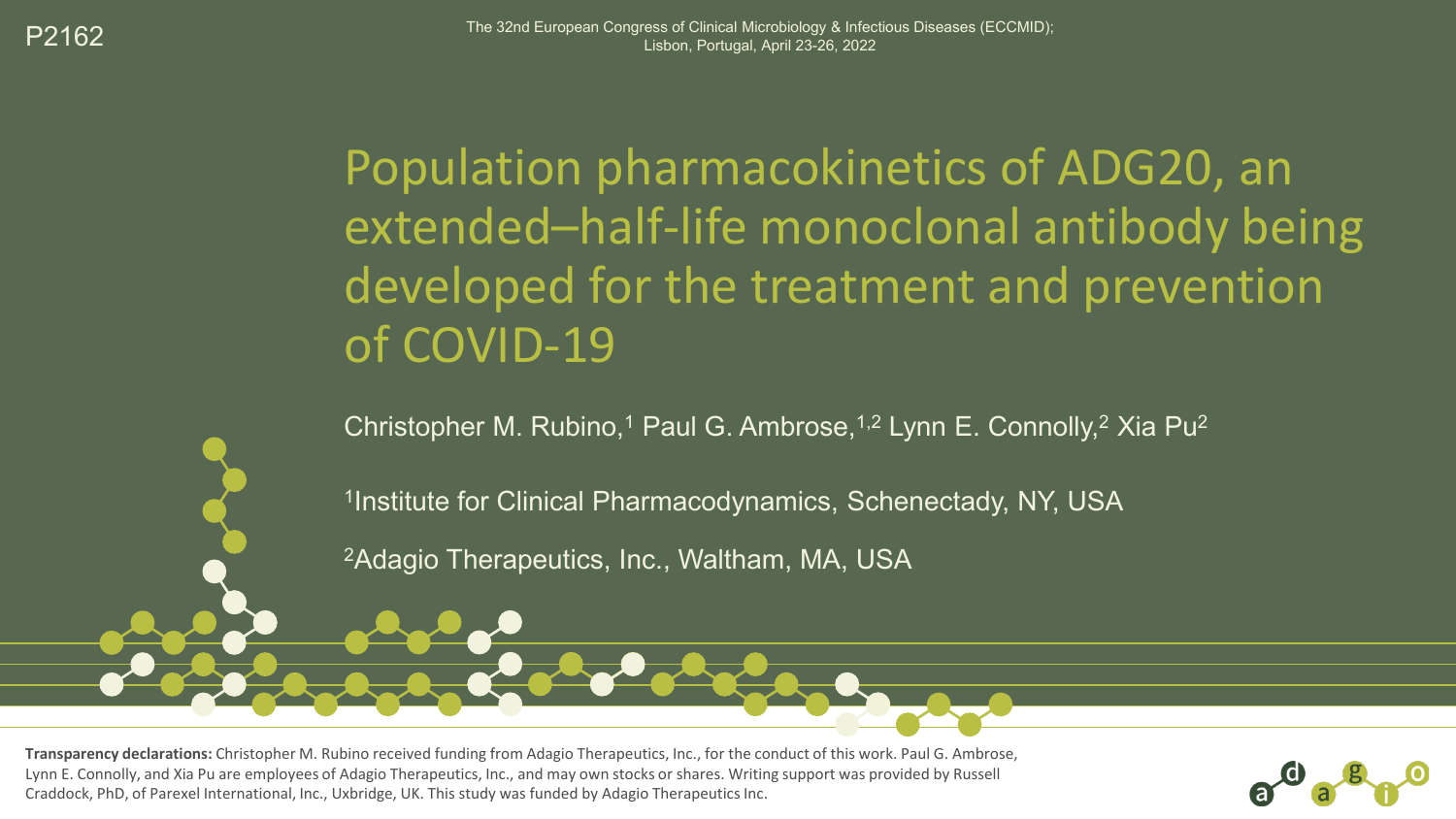## Population PK model provides a robust fit to observed ADG20 predictioncorrected observed concentrations in healthy adults in a phase 1 study<sup>1</sup>





- Circles represent the prediction-corrected observed ADG20 concentrations
- Long dashed and short dashed black lines represent the **median and 5th/95th percentiles**  of the **prediction-corrected observed data**, respectively
- Red line and shaded region represent the **median and 90% prediction interval** for the **median simulated prediction-corrected concentrations**
- = Blue lines and shaded regions represent the **medians and 90% prediction** interval for the **5th and 95th percentiles of the prediction-corrected simulated data**

IM, intramuscular; IV, intravenous; PK, pharmacokinetic.

1. Paguntalan H, et al. Presented at IDWeek; September 29–October 3, 2021; Virtual. Poster 633.

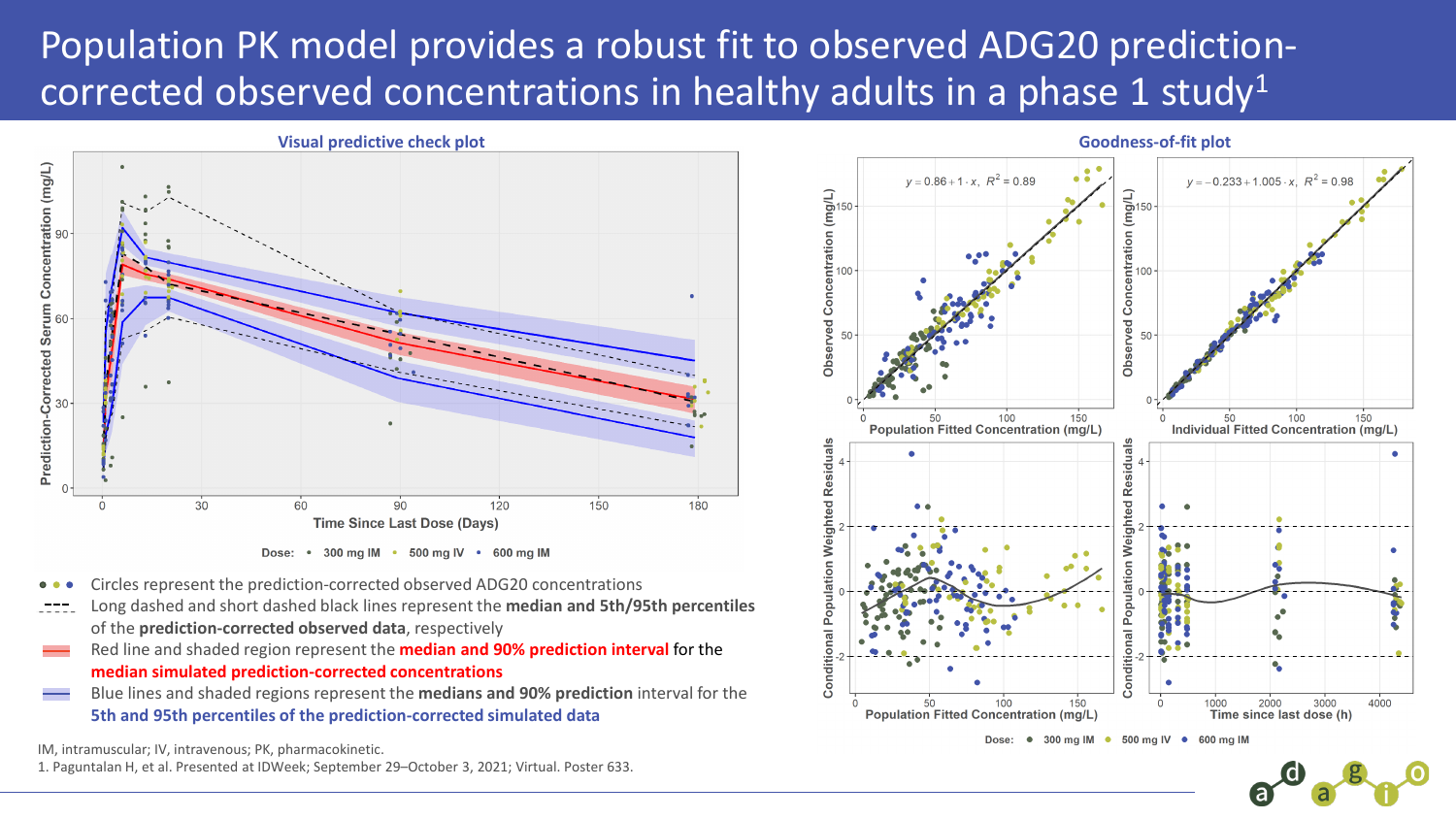## Population PK model results are consistent with the intended PK characteristics of ADG20: prolonged half-life

• The median population prediction of elimination half-life was 123 days

| <b>Parameter, median</b><br>(range) | ADG20 300 mg IM<br>(n=8) | <b>ADG20 500 mg IV</b><br>$(n=8)$ | ADG20 600 mg IM<br>$(n=8)$ |
|-------------------------------------|--------------------------|-----------------------------------|----------------------------|
| $AUC_{0.6 \text{ months}}$ $g^*h/L$ | $123(79.6-133)$          | 249 (205-309)                     | 247 (202-375)              |
| $C_{\text{max}}$ , mg/L             | 44.8 (30.8-56.4)         | 158 (118-187)                     | $85.5(66.5-131)$           |
| CL, mL/d                            | $1.69(1.49 - 2.28)$      | $1.24(0.954 - 1.59)$              | $1.39(0.530 - 1.95)$       |
| Vss, L                              | $5.46(4.48 - 8.88)$      | $5.35(4.71 - 7.11)$               | $5.97(4.72 - 7.55)$        |
| $T_{1/2,~\text{alpha}}$ , days      | $1.84(1.64 - 2.14)$      | $1.75(1.65 - 1.90)$               | $1.81(1.58 - 1.99)$        |
| $T_{1/2, \text{ beta}}$ , days      | 99.4 (79.3-114)          | 130 (96.9-173)                    | 134 (97.9 - 277)           |

**Key ADG20 PK parameter distributions across all doses**



ra)

AUC, area under the curve; CL, clearance; C<sub>max</sub>, maximum serum concentration; T<sub>1/2</sub>, half-life; Vss, steady state volume of distribution.